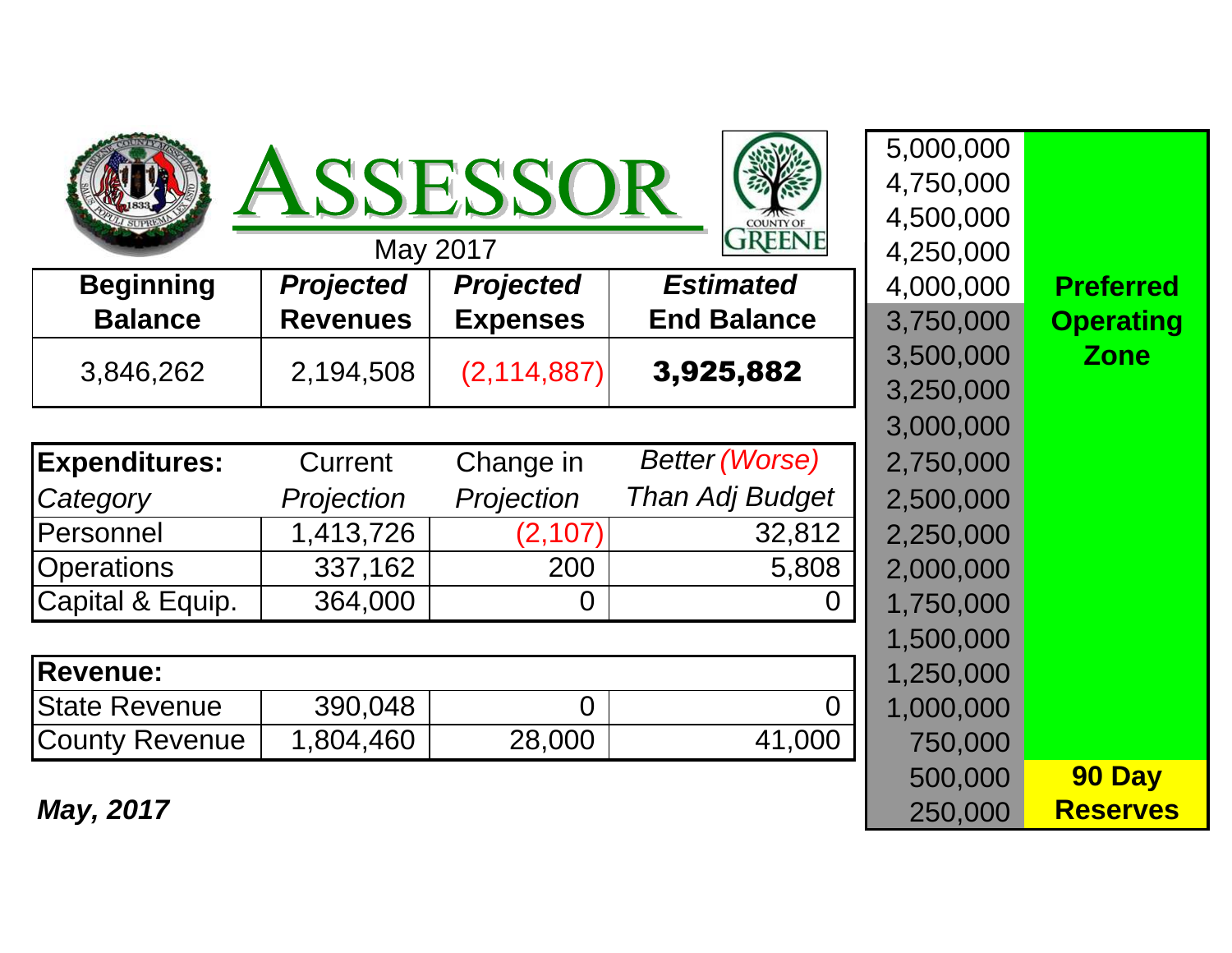





| <b>Beginning</b> | <b>Projected</b> | <b>Projected</b> | <b>Estimated</b>   | 16,000,000 |
|------------------|------------------|------------------|--------------------|------------|
| <b>Balance</b>   | <b>Revenues</b>  | <b>Expenses</b>  | <b>End Balance</b> | 15,000,000 |
| 17,798,148       | 28,947,562       | (28,021,779)     | 18,723,931         | 14,000,000 |
|                  |                  |                  |                    | 13,000,000 |
|                  |                  |                  |                    | 12,000,000 |

| <b>Expenditures:</b> | Current    | Change in  | <b>Better (Worse)</b>  | 11,000,000 |
|----------------------|------------|------------|------------------------|------------|
| Category             | Projection | Projection | <b>Than Adj Budget</b> | 10,000,000 |
| Personnel            | 7,058,572  | 18.141     | 506,780                | 9,000,000  |
| <b>Operations</b>    | 11,780,582 | 118,400    | 127,298                | 8,000,000  |
| Capital & Infra.     | 9,182,625  |            | (1, 269)               | 7,000,000  |

| <b>Revenue:</b>      | 5,000,000  |     |           |           |
|----------------------|------------|-----|-----------|-----------|
| <b>Total Revenue</b> | 28,947,562 | 562 | 3,376,193 | 4,000,000 |

**May, 2017**

| <b>Other</b>                                     | 20,000,000<br>19,000,000                            | ROAD & BRIDGE                                       |                                     |                                     |                |  |  |
|--------------------------------------------------|-----------------------------------------------------|-----------------------------------------------------|-------------------------------------|-------------------------------------|----------------|--|--|
| <b>Future</b><br><b>Capital</b>                  | 18,000,000<br>17,000,000                            | <b>COUNTY OI</b><br><b>GREENE</b>                   |                                     |                                     |                |  |  |
| $\mathbf{g}$<br><b>Infrastructure</b>            | 16,000,000<br>15,000,000                            | <b>Estimated</b><br><b>End Balance</b>              | <b>Projected</b><br><b>Expenses</b> | <b>Projected</b><br><b>Revenues</b> | ning<br>nce    |  |  |
| <b>Needs</b>                                     | 14,000,000<br>13,000,000                            | 18,723,931                                          | (28,021,779)                        | 28,947,562                          | ,148           |  |  |
| <b>Kansas</b><br><b>Project</b>                  | 12,000,000<br>11,000,000<br>10,000,000<br>9,000,000 | <b>Better (Worse)</b><br>Than Adj Budget<br>506,780 | Change in<br>Projection<br>18,141   | Current<br>Projection<br>7,058,572  | ures:          |  |  |
| 90 Day<br><b>Operating</b>                       | 8,000,000<br>7,000,000<br>6,000,000                 | 127,298<br>(1, 269)                                 | 118,400<br>0                        | 11,780,582<br>9,182,625             | ۱S<br>Infra.   |  |  |
| <b>Reserves</b>                                  | 5,000,000<br>4,000,000                              | 3,376,193                                           | 562                                 | 28,947,562                          | enue           |  |  |
| <b>Minimum</b><br><b>Cash</b><br><b>Reserves</b> | 3,000,000<br>2,000,000<br>1,000,000                 |                                                     |                                     |                                     | $\overline{7}$ |  |  |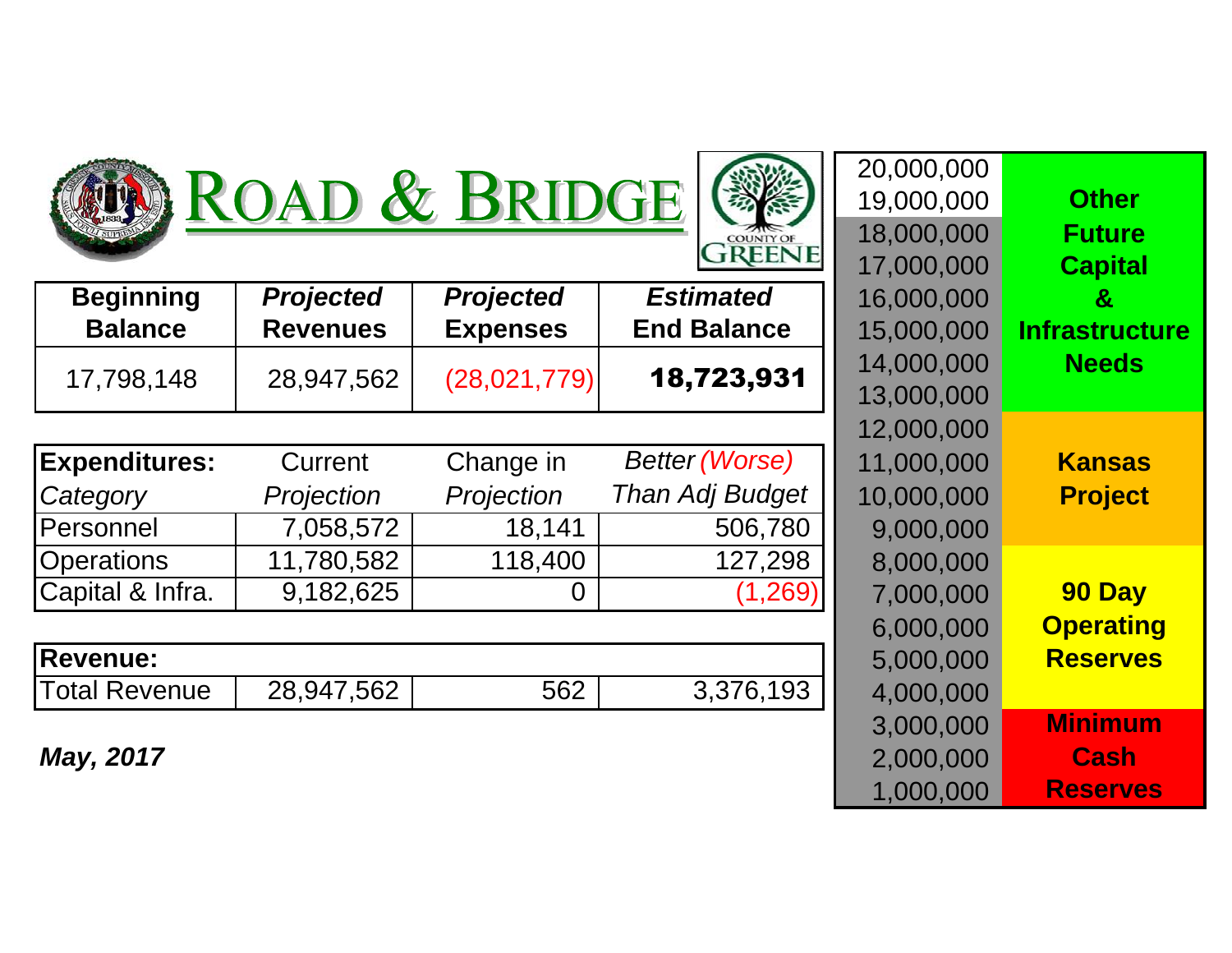| <b>GENERAL FUND</b>         |                 |            |                       |                       |          |
|-----------------------------|-----------------|------------|-----------------------|-----------------------|----------|
| <b>REVENUE</b>              | <b>April</b>    | May        | Change In             | Projection            |          |
| <b>May, 2017</b>            | <b>Year End</b> | Year End   | Projection            | <b>Better (Worse)</b> |          |
|                             | Projection      | Projection | <b>Better (Worse)</b> | Than Adj. Budget      |          |
| <b>Sales Tax</b>            | 13,086,500      | 13,086,500 | 0                     | (327,000)             | $-2.4%$  |
| <b>Property Taxes</b>       | 6,200,516       | 6,192,978  | (7,538)               | (127, 984)            | $-2.0%$  |
| <b>Other Taxes</b>          | 865,325         | 864,907    | (418)                 | (115, 593)            | $-11.8%$ |
| <b>Sheriff Fees</b>         | 7,359,038       | 6,216,601  | (1, 142, 437)         | (2, 183, 880)         | $-26.0%$ |
| <b>Collector's Comm.</b>    | 3,271,698       | 3,264,868  | (6,830)               | 36,862                | 1.1%     |
| <b>Recorder Fees</b>        | 1,136,500       | 1,134,000  | (2,500)               | (2,500)               | $-0.2%$  |
| <b>Bldg &amp; Planning</b>  | 880,200         | 890,700    | 10,500                | (44, 200)             | $-4.7%$  |
| Pub. Admin Fees             | 230,001         | 230,001    | 0                     | (139, 999)            | $-37.8%$ |
| <b>Other Fees</b>           | 1,113,742       | 1,102,565  | (11, 177)             | 76,209                | 7.4%     |
| Grants                      | 2,584,627       | 2,540,919  | (43, 708)             | 17,943                | 0.7%     |
| Interest                    | 334,132         | 335,546    | 1,414                 | 11,546                | 3.6%     |
| <b>Other Rev &amp; Trfs</b> | 732,415         | 1,475,621  | 743,206               | 126,927               | $-7.9%$  |
| <b>Finance Comm Adj</b>     | (982,825)       | 232,086    | 1,214,911             | 232,086               | 0.0%     |
| <b>Total</b>                | 36,811,869      | 37,567,293 | 755,424               | (2,693,436)           | $-6.7%$  |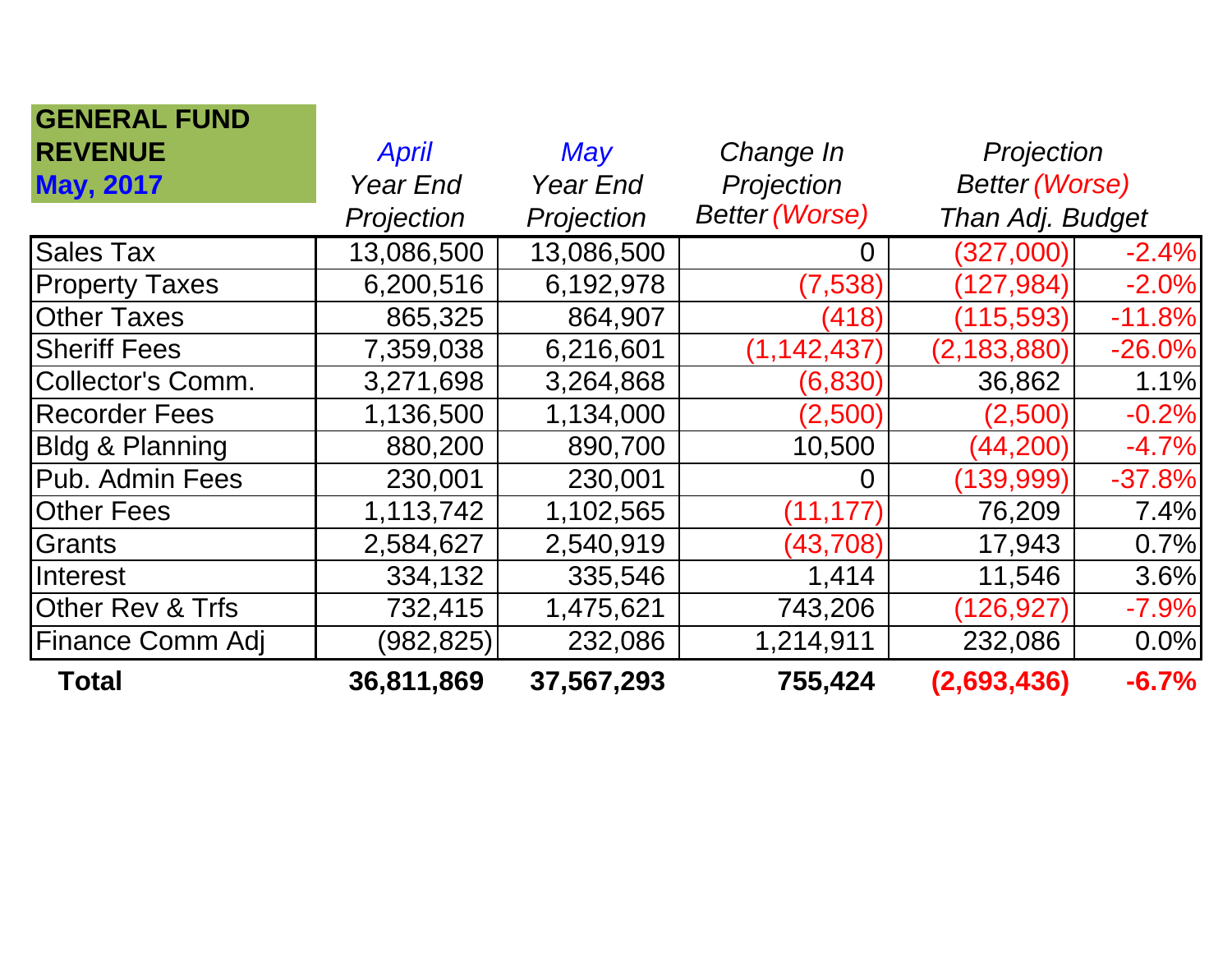## **GENERAL FUND**

| <b>EXPENDITURES</b>               | <b>April</b> | <b>May</b> | Change                   |
|-----------------------------------|--------------|------------|--------------------------|
| <b>May, 2017</b>                  | Year End     | Year End   | <b>In Projection</b>     |
|                                   | Projection   | Projection | <b>Better (Worse)</b>    |
| <b>Circuit Courts &amp; Clerk</b> | 1,825,385    | 1,825,385  |                          |
| <b>Juvenile</b>                   | 4,109,148    | 4,073,661  | 35,487                   |
| <b>Prosecuting Attorney</b>       | 3,914,569    | 3,886,599  | 27,970                   |
| <b>Sheriff</b>                    | 5,550,138    | 5,571,748  | $\left( 21,\!610\right)$ |
| Jail                              | 8,728,728    | 8,745,728  | $(17,\!000)$             |
| Collector                         | 589,272      | 588,763    | 509                      |
| <b>County Clerk</b>               | 711,897      | 709,045    | 2,852                    |
| <b>Finance Departments</b>        | 745,788      | 745,279    | 509                      |
| <b>Public Administrator</b>       | 457,870      | 456,148    | 1,721                    |
| Recorder                          | 415,878      | 415,878    | 0                        |
| <b>County Commission</b>          | 423,901      | 445,053    | (21, 152)                |
| <b>Human Resources</b>            | 251,509      | 251,163    | 346                      |
| Purchasing                        | 197,331      | 197,084    | 248                      |
| <b>General Services</b>           | 233,148      | 228,718    | 4,430                    |
| <b>Pre-Trial</b>                  | 227,730      | 231,327    | (3,597)                  |
| <b>Information Systems</b>        | 2,197,109    | 2,167,366  | 29,743                   |
| <b>Emergency Mgmt</b>             | 711,662      | 710,797    | 865                      |
| <b>Resource Mgmt</b>              | 1,572,464    | 1,571,194  | 1,270                    |
| <b>Building Operations</b>        | 1,174,921    | 1,195,163  | $\left( 20, 242\right)$  |
| <b>Vehicle Operations</b>         | 483,294      | 497,288    | (13,995)                 |
| <b>Utilities</b>                  | 848,043      | 811,163    | 36,881                   |
| Non-Departmental                  | 2,808,506    | 2,805,272  | 3,234                    |
| <b>Public Information</b>         | 61,230       | 63,816     | (2,586                   |
| <b>Supplement LEST 1</b>          | 753,638      | 753,638    | O                        |
| <b>Debt Service</b>               | 2,625,875    | 2,625,875  | 0                        |
| Contingency                       |              |            | 0                        |
| Finance Comm Adj                  | (1,122,760)  | 66,688     | (1, 189, 448)            |
| TOTALS                            | 40,496,274   | 41,639,840 | (1, 143, 565)            |